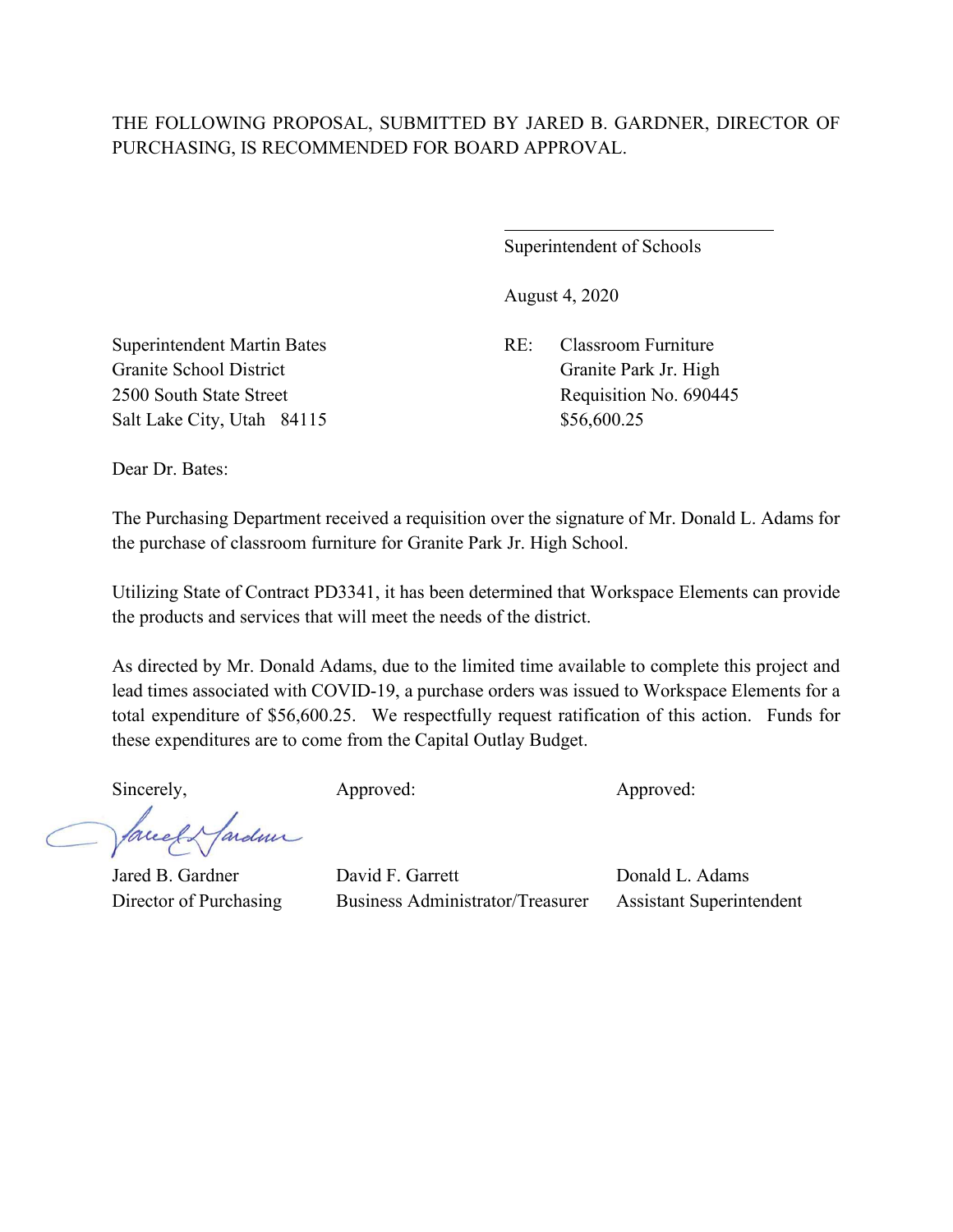

**Support Services** 2500 S. State Street Salt Lake City, UT 84115

385-646-4597 Fax 385-646-4351 [www.graniteschools.org](http://www.graniteschools.org/)

July 30, 2020

Superintendent Martin W. Bates Granite School District 2500 South State Street Salt Lake City, Utah 84115

#### SUBJECT: **Ratification for Granite Park Furniture Purchase**

Dear Dr. Bates,

Due to the limited time available to complete construction for the Granite Park Junior High School remodel, which will accommodate the 6th grade reconfiguration, furniture was purchased to meet increased student demand and remodel designs. A purchase order was issued to Workspace Elements for \$56,600.25. A formal bid was not received until after the previous Board deadline creating the need for ratification. We respectfully request ratification of this action.

Respectfully,

 $OUL/OL$ 

Donald Adams Assistant Superintendent, Support Services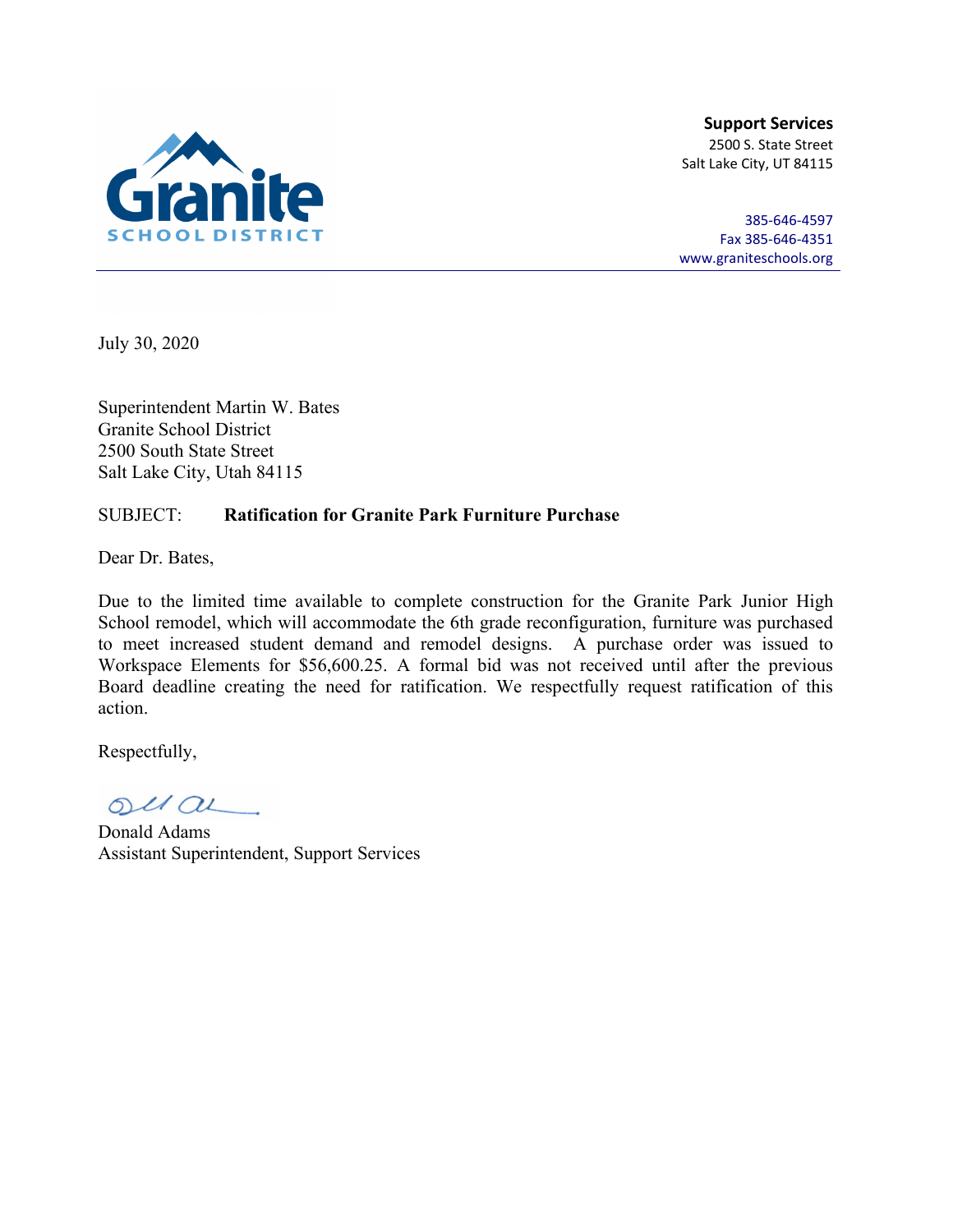# THE FOLLOWING PROPOSAL, SUBMITTED BY JARED B. GARDNER, DIRECTOR OF PURCHASING, IS RECOMMENDED FOR BOARD APPROVAL.

 $\overline{a}$ 

Superintendent of Schools

August 4, 2020

Granite School District for students 2500 South State Street \$54,950.00 Salt Lake City, Utah 84115

Superintendent Martin Bates RE: Reusable Cloth Masks

Dear Dr. Bates:

A request to purchase reusable cloth masks for students was submitted to the Purchasing Department by the Support Services Department.

An Invitation For Bid, including specifications, was posted on-line at the Utah Public Procurement Place. Almost 100 qualifying bids were received. The lowest price was received from PPE Trade and Support LLC at \$0.76 for youth sized masks and \$0.81 for young adult sized masks.

As directed by Mr. Donald Adams and in order to arrive by the start of school, a purchase order was issued to PPE Trade and Support LLC for \$54,950.00. We respectfully request ratification of this action. Funds for this expenditure are to come from the COVID-19 Relief Budget.

Sincerely, Approved: Approved: Approved: Approved:

facely fardun

Jared B. Gardner David F. Garrett Donald L. Adams Director of Purchasing Business Administrator/Treasurer Assistant Superintendent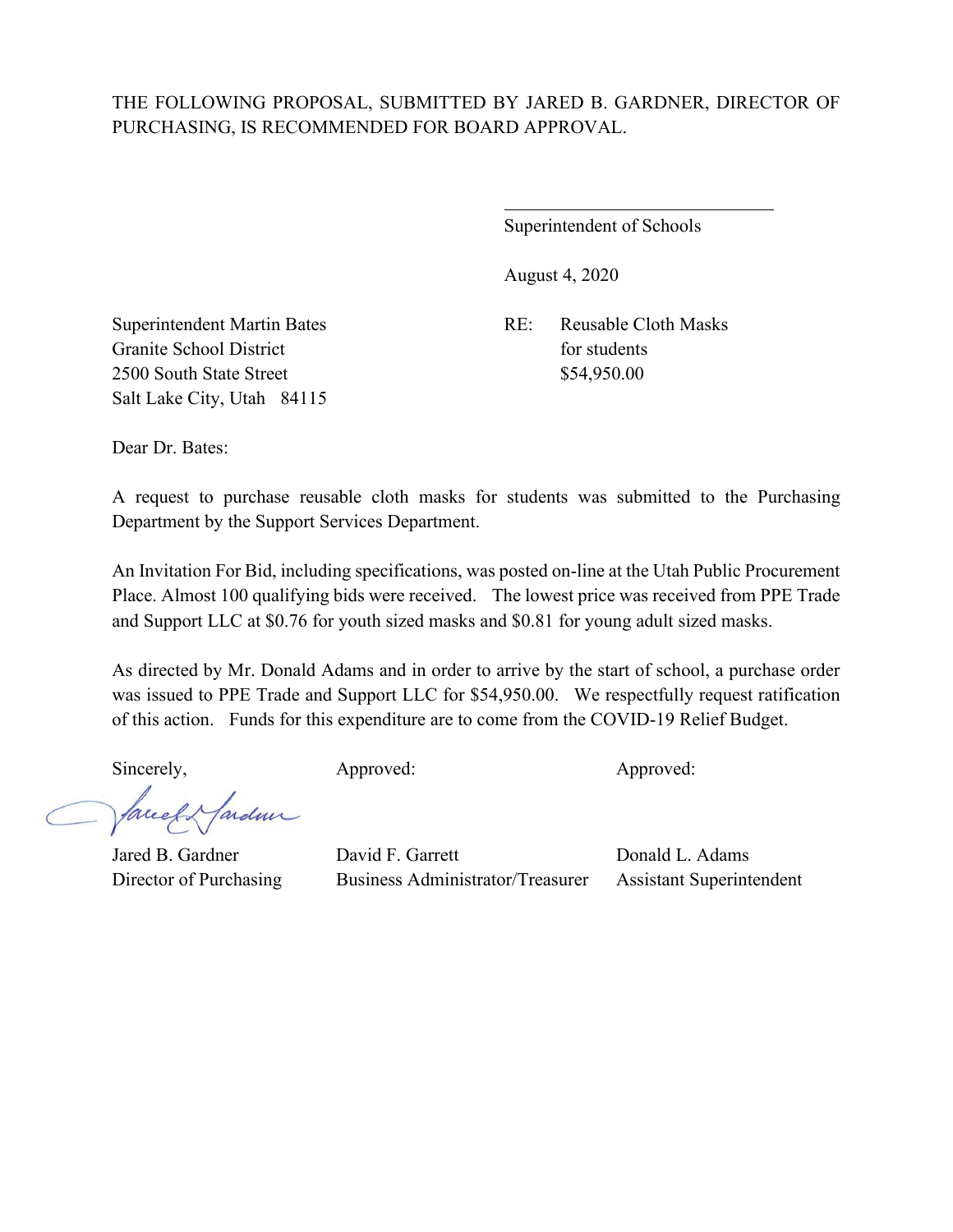

**Support Services** 2500 S. State Street Salt Lake City, UT 84115

385-646-4597 Fax 385-646-4351 [www.graniteschools.org](http://www.graniteschools.org/)

July 30, 2020

Superintendent Martin W. Bates Granite School District 2500 South State Street Salt Lake City, Utah 84115

### SUBJECT: **Ratification for Reusable Cloth Masks for COVID-19 Response**

Dear Dr. Bates,

As part of our COVID-19 response we needed to acquire student masks (cloth/reusable). Due to supply chain limitations, shipping timelines, and the ever-evolving best practices surrounding the pandemics, we needed to order before the August Board meeting. A purchase order was issued to PPE Trade and Support LLC for \$54,950.00. The need for masks at the start of the school year is vital. We respectfully request ratification of this purchase.

Respectfully,

 $OULOL$ 

Donald Adams Assistant Superintendent, Support Services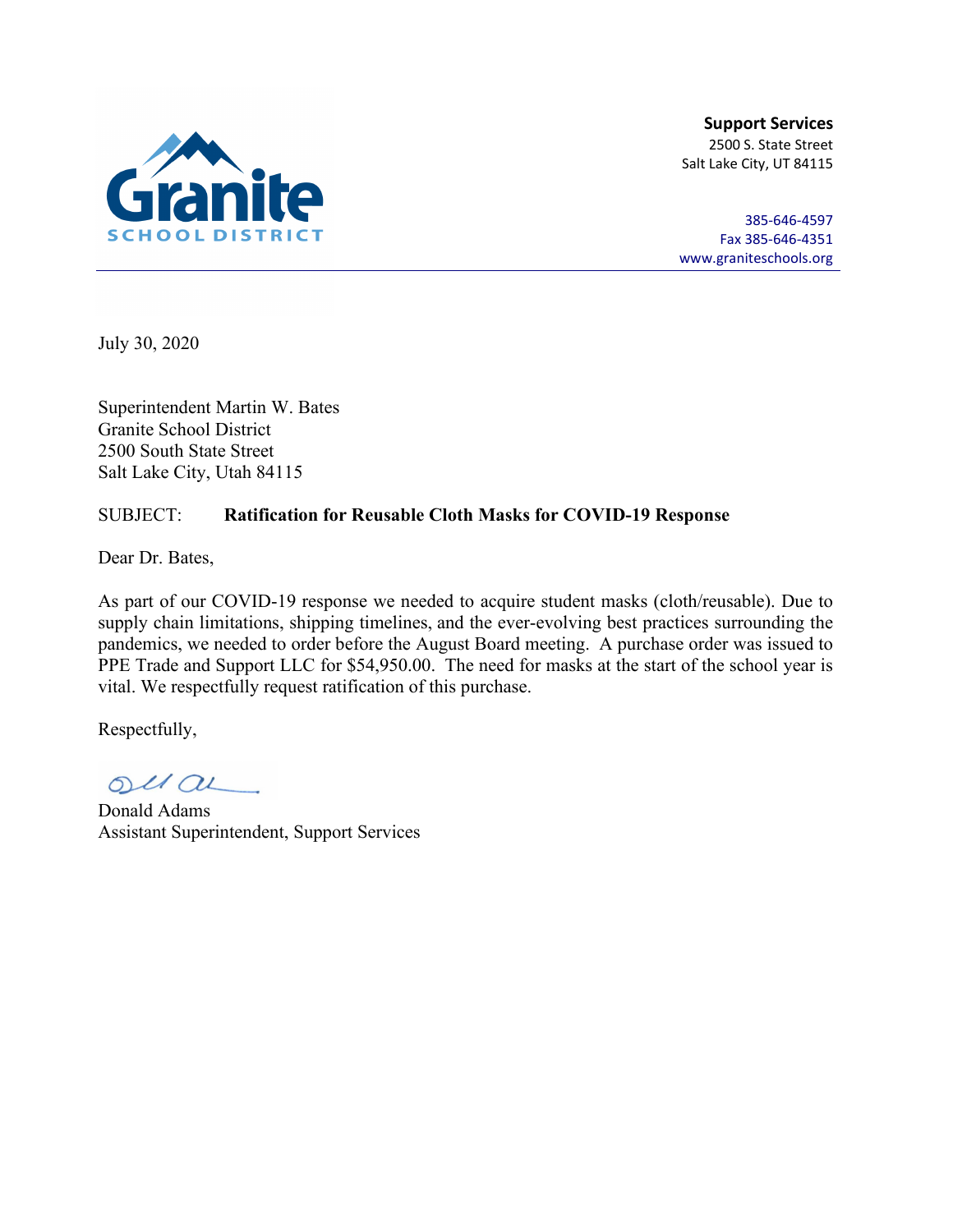Superintendent of Schools

August 4, 2020

Superintendent Martin W. Bates RE: Maintenance Uniforms 2020-2021 Granite School District Requisition No. 113782

 $\overline{\phantom{a}}$ 

2500 South State Street \$85,000.00 Salt Lake City, Utah 84115

Dear Dr. Bates:

The Purchasing Department has received a requisition requesting that an open purchase order for Custodial and Maintenance Services uniforms be created for the 2020-2021 school year. This requisition has been signed by Mr. Rex Goudy and Mr. Donald L. Adams.

ALSCO will provide the uniforms under State Contract MA2246.

Permission is requested to create an open purchase order in the amount of \$85,000.00 to Alsco. Funds for this expenditure will come from the Maintenance Services budget.

Sincerely, Approved, Approved, Approved,

ardmi fareel

Jared Gardner David F. Garrett Donald L. Adams Director of Purchasing Business Administrator/Treasurer Assistant Superintendent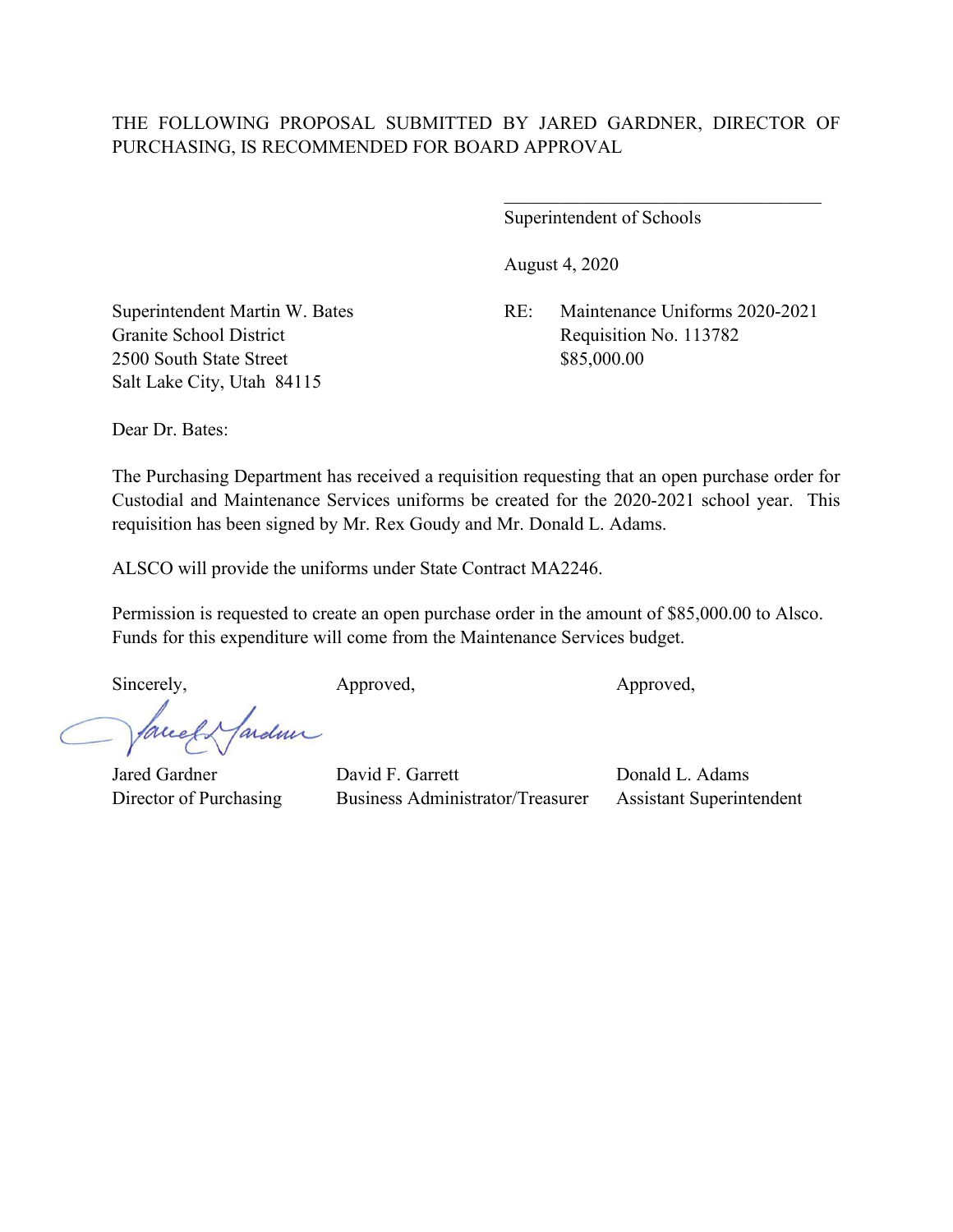#### THE FOLLOWING PROPOSAL SUBMITTED BY JARED GARDNER, DIRECTOR OF PURCHASING, IS RECOMMENDED FOR BOARD APPROVAL

Superintendent of Schools

August 4, 2020

Superintendent Dr. Martin W. Bates RE: Paper & Supplies Granite School District Print Shop 2500 South State Street Requisition No. 90399 Salt Lake City, Utah 84115 \$55,000.00

Dear Dr. Bates:

The Purchasing Department has received a requisition signed by Mr. David F. Garrett for an open PO for paper and supplies covering the 2020-2021 school year.

Utilizing State of Utah Contracts PD399, PD403, and AR1680, it is has been determined that Veritiv Operating Company can provide the products that will meet the needs of the school district.

We respectfully request the approval to issue a purchase order to Veritiv Operating Company for \$55,000.00. Funds for this expenditure will be coming from Printing Center Funds.

Jarden Correct

Jared Gardner David F. Garrett

Sincerely, Approved,

Director of Purchasing Business Administrator/Treasurer